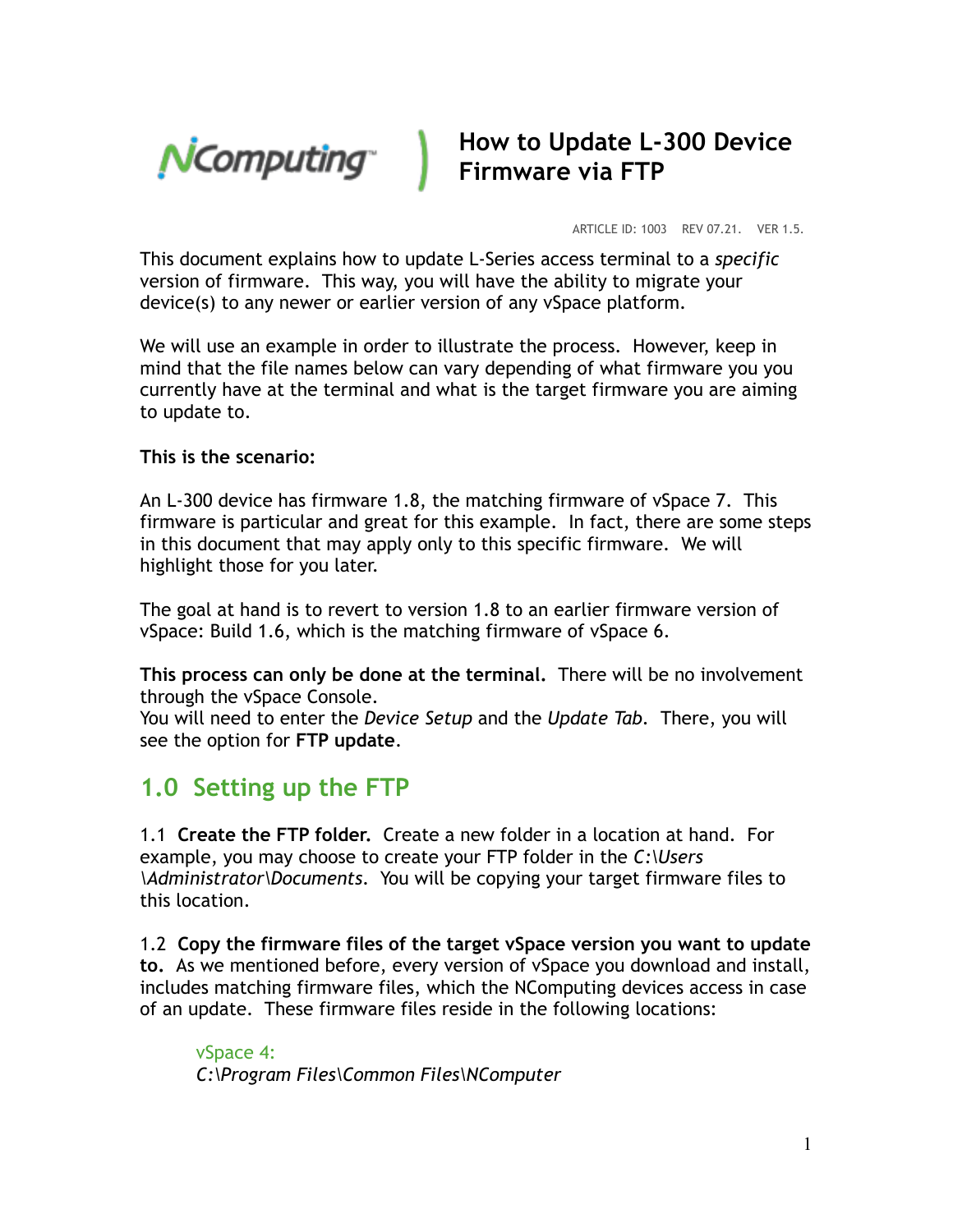vSpace 6: *C:\Program Files\NComputing\NComputing vSpace\Bootsrv* 

vSpace 8: *C:\Program Files\NComputing\NComputing vSpace Server for Windows \Bootsrv (Also, the firmware files are offered to you in the .zip folder containing the vSpace installer)*

Once you have identified the folder containing the firmware files. You will only need to copy two files to your FTP folder:

*• index2.txt • L300\_FW\_ver\_x\_x\_x\_x.tar.gz (Here, the "x" represents the numeric value of the desired firmware version)* 

1.3 **Configure your local security as your FTP software requires**. Make sure that your firewall and security protocols are configured to allow access to ports that your FTP software of your choice demands. For this example, we will assume that there is only a local Windows Firewall, and that it is turned off in order to allow free access to the FTP location.

1.4 **Setup your FTP Server software.** For the purpose of this document, we will use *FileZilla* as an example. If you have a preference on FTP software that you may be more familiar with, feel welcome to skip over to the next section.

Download and install the **server version** of *FIleZilla*.

Through the installation process, you will be asked to configure startup settings, connection to server and added components. During this lab exercise, installation was configured leaving all defaults as they are. In a simple and isolated lab environment, there should be no need to configure anything. Feel free to configure according to the needs of your local environment.

1.5 **Create your user in the FTP server software.** In the FileZilla Window, click the user icon located right under the *Edit* menu, (1) or go to *Edit>Users>General>Add.* (2)

When choosing a user name for this account, we suggest keeping it simple by adding no spaces and no special characters. A good example for a username can be: "User1".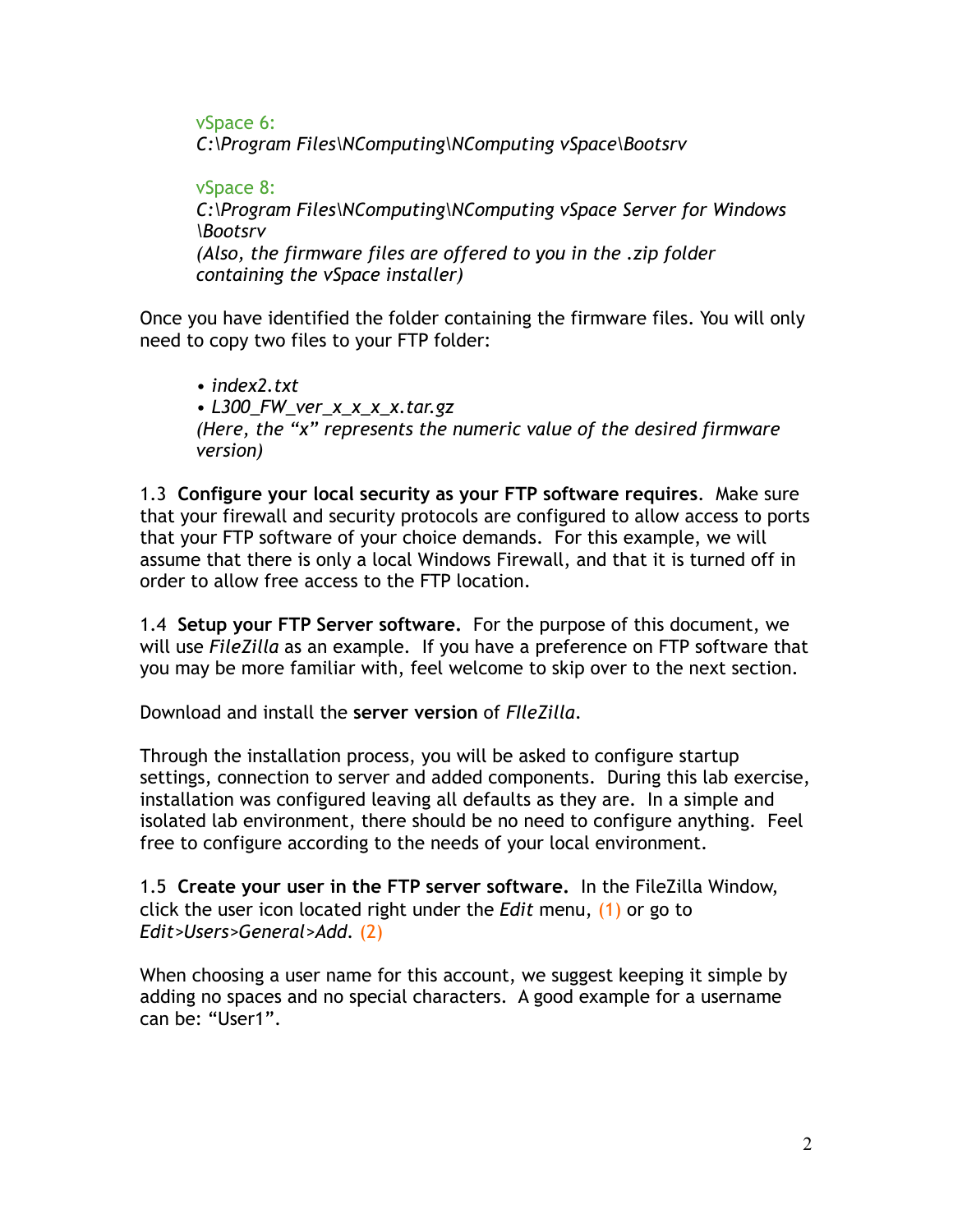| Savar John                                             | $\mathbb{R}$ on $\mathbb{R}$ .                                                             |       |
|--------------------------------------------------------|--------------------------------------------------------------------------------------------|-------|
|                                                        |                                                                                            |       |
|                                                        | BirthmedPleskeprijed.org                                                                   |       |
|                                                        |                                                                                            | 耳.    |
| Page<br><b>COLOR</b>                                   | Acoust entires<br>$-1$<br><b>ST-Dreble account</b><br>*********************<br>[7] Fascout | فالكا |
| gives (see)<br>- 21 Filter<br>maum<br><b>John Mill</b> | Graup memberships consensus                                                                |       |
|                                                        | Thomas weeken of server<br>$\cdot$<br>Revinue connection count:                            |       |

Also, **a password must be set** on the user account. Still, under the *General*  Page, click on the *Password* checkbox.

1.6 **Set the shared folder in the FTP server software.** Move to the *Shared Folders page.* [1] Click *Add.* [2] Browse for your FTP folder. [3] Once you click *OK*, the path of your FTP location will be clearly displayed in the *Shared Folders* section of this window.

| $0$ b $0$ $0$ $t$ $\sqrt{C}$ on $\frac{m}{C}$ .<br>Users                           |                                                                                                                                                                                                                                                               |                                                                                                                                                                                                                                                                                                                                          |                                                                                                                                                                            | 习                   |               |
|------------------------------------------------------------------------------------|---------------------------------------------------------------------------------------------------------------------------------------------------------------------------------------------------------------------------------------------------------------|------------------------------------------------------------------------------------------------------------------------------------------------------------------------------------------------------------------------------------------------------------------------------------------------------------------------------------------|----------------------------------------------------------------------------------------------------------------------------------------------------------------------------|---------------------|---------------|
| Page:<br><b>Service</b><br><b>Shared Rolders</b><br>Speed Limits<br>p riter<br>OK. | Shared folders<br><b>Climcksview</b><br><b>Aliases</b><br>1 C.WeenVAdninia<br>Rename<br>ш<br>1211<br>A directory also will also appear at the a Browse for Folder.<br>path. Separate multiple allases for one o<br>If using allases, please avoid cyclic dire | Files<br>V Read<br><b>With</b><br>Delete<br>Append<br>Directiones<br><b>Dose</b><br><b>Deleta</b><br>V List<br>$\overline{\mathscr{L}}$ = Subdirs<br>$\mathbf{B}$<br>Set as home de<br>Please select a folder that should be added to the folders lat<br>of the selected user account.<br>C/Lisers/Administrator/Documents/FTP FW Folder | Lloans<br><br>Add<br>Rentant<br>Administrator                                                                                                                              | Renove<br>Copy<br>耳 |               |
| Cancel<br><b>ID</b> = 0.<br>Account                                                | P To                                                                                                                                                                                                                                                          | 3                                                                                                                                                                                                                                                                                                                                        | AppCola<br><b>Jù</b> Contacts<br>Cesimon<br><b>Ny Documents</b><br><b>E FTP PW Potter</b><br><b>IL My Frojects</b><br><b>L</b> Downloads<br>C) Dropbox<br><b>Favorites</b> | $\sim$              | hogress Speed |

## **2.0 Setting up the NComputing Access Terminal**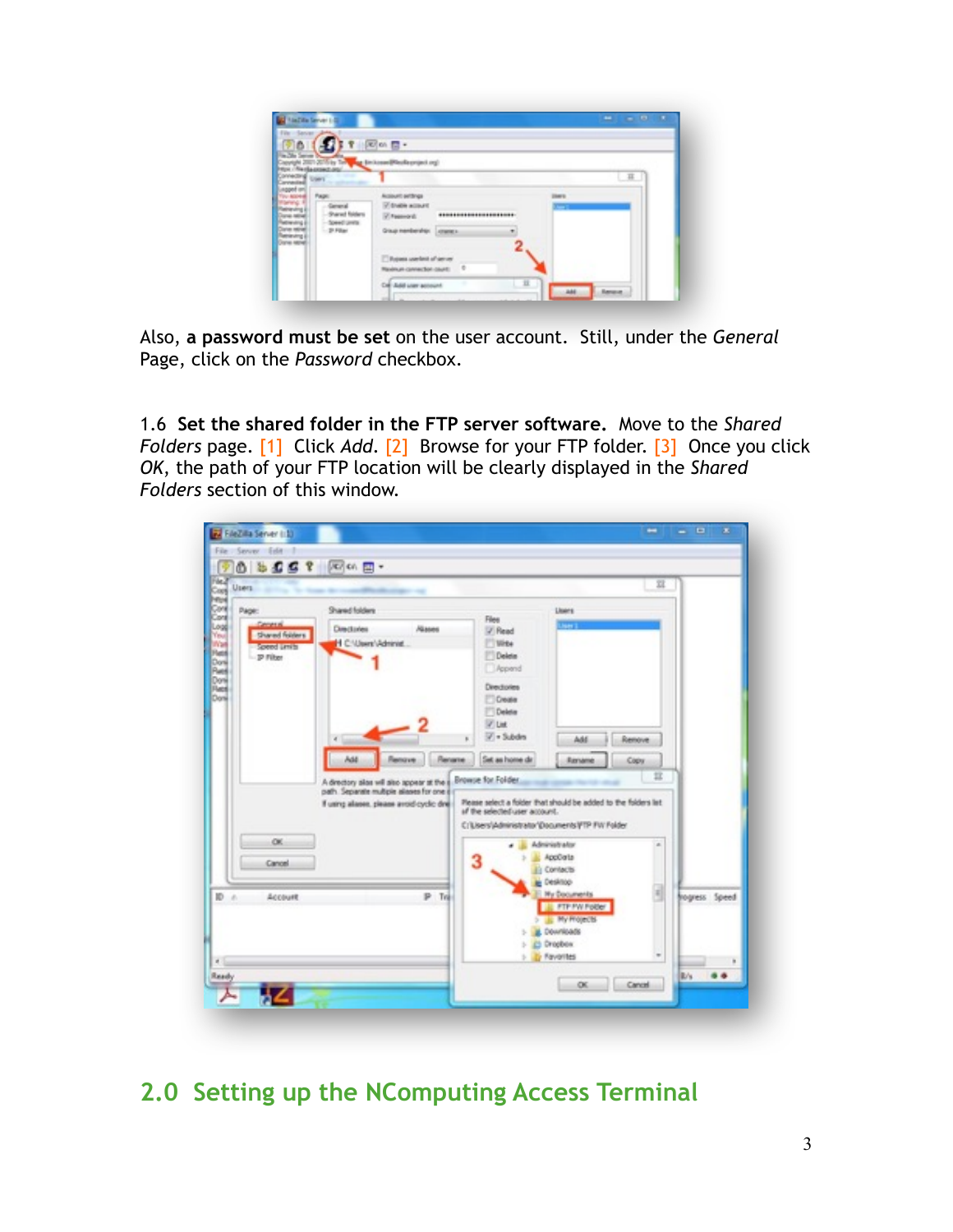2.1 **Isolate the terminal from any vSpace servers. (vSpace 7 firmware only)**  Be sure that your access terminal is out of reach from any vSpace Servers in your network. This will eliminate the possibility of having a set pre-configured profile pushed to the device by accident.

2.2 **Reset the device to factory settings. (vSpace 7 firmware only)** In the specific case of the 1.8 firmware, this step will help the terminal release the current management zone configuration.

Here is how to do the mentioned hard reset:

• Set a password on the device. *Device Info>Password*

• Once the terminal returns to the main menu, click on *Device Setup.* A dialog window will appear asking for the password. At that point, enter the key combo: *CTL+SHIFT+END*.

- Another dialog window will confirm the factory settings command.
- Your device will take about a minute to reboot.

The terminal will reboot and may display a dialog window that reads: *Scanning Local Network for Management Servers*. This is a good thing, since it indicates that the terminal successfully let go of the management zone configuration. For now, click cancel.

|                     | NComputing                                                  |                         |
|---------------------|-------------------------------------------------------------|-------------------------|
| <b>Available co</b> | Select a <i>Space connection</i><br><b>Scanning Network</b> | nnect                   |
|                     | Scanning Local Network for Management Servers<br>Cancel     | fresh.                  |
|                     |                                                             | <del>uen</del> če setup |

2.3 **Set up the FTP folder location at the device firmware.** Go to *Device Setup>Update Tab* and click on the radio button next to *"Update from a specified firmware file on an FTP server".* 

**Enter the URL of the Server.** You will need the IP address and target firmware filename.

You can obtain the **IP address** of your **host computer** using *Command prompt.*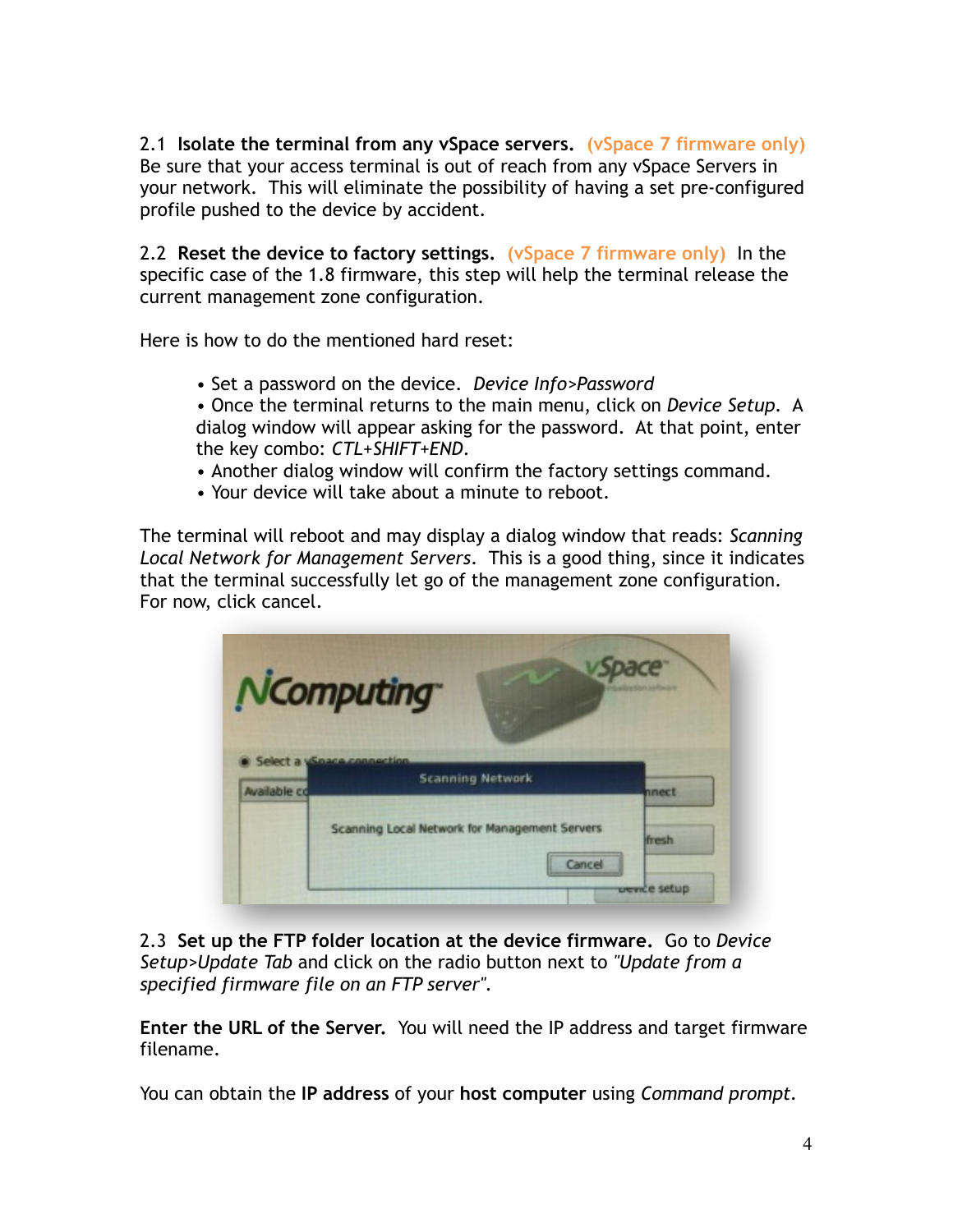following:

- FTP URL
- Go to the *Start* Menu
- On the query box to *search programs and files,* type *CMD*
- Click on *CMD.exe*
- Once you see the *Command Prompt* window, Type *ipconfig*
- The information you need is the *IPV4 Address*

At the L-300 terminal, back in the *Device* tab, choose the radio button next to *Search and update from an FTP directory.* 

The full URL is composed of the host IP and target filename **separated by a forward slash**.

A good example of this would be the following:

- FTP URL: *ftp://192.168.1.70/l300\_FW\_ver\_1\_6\_3\_3.tar.gz* **NOTE: The target filename is case sensitive.**
- User name: *User1*
- Password: *(password)*

Once all fields are set, click on *Update Now* 

| <b>Update Method</b>                                                                                   | Connection Settings   Login Settings |   | Network Password                              | Update | <b>Management</b> |
|--------------------------------------------------------------------------------------------------------|--------------------------------------|---|-----------------------------------------------|--------|-------------------|
|                                                                                                        |                                      |   |                                               |        |                   |
| C Search and update from an FTP directory<br>O lipdate from a specified firmware file on an FTP server |                                      |   |                                               |        |                   |
| FTP URL                                                                                                |                                      |   | ftp://192.168.1.70/1300 FW ver 1 6 3 3.tar.gz |        |                   |
| Ulser name                                                                                             | User1                                |   |                                               |        |                   |
| Pannword                                                                                               | ********                             |   |                                               |        |                   |
| Confirm                                                                                                | ********                             |   |                                               |        |                   |
| <b>Hanual Update</b>                                                                                   |                                      |   |                                               |        |                   |
| <b>Lipciate Now</b>                                                                                    | Click to update the firmware now.    |   |                                               |        |                   |
|                                                                                                        |                                      |   |                                               |        |                   |
| Automatic Update<br>Automatically download and install the latest firmware every time the device       |                                      |   |                                               |        |                   |
| powers up.                                                                                             |                                      |   |                                               |        |                   |
|                                                                                                        |                                      |   |                                               |        |                   |
|                                                                                                        |                                      |   |                                               |        | Save<br>Cancel    |
|                                                                                                        |                                      |   |                                               |        |                   |
|                                                                                                        |                                      | ٠ |                                               |        |                   |

A dialog will appear confirming: *All settings will be saved and the firmware will be updated*. Click *OK*.

At this point, the device should report progress downloading the firmware files.